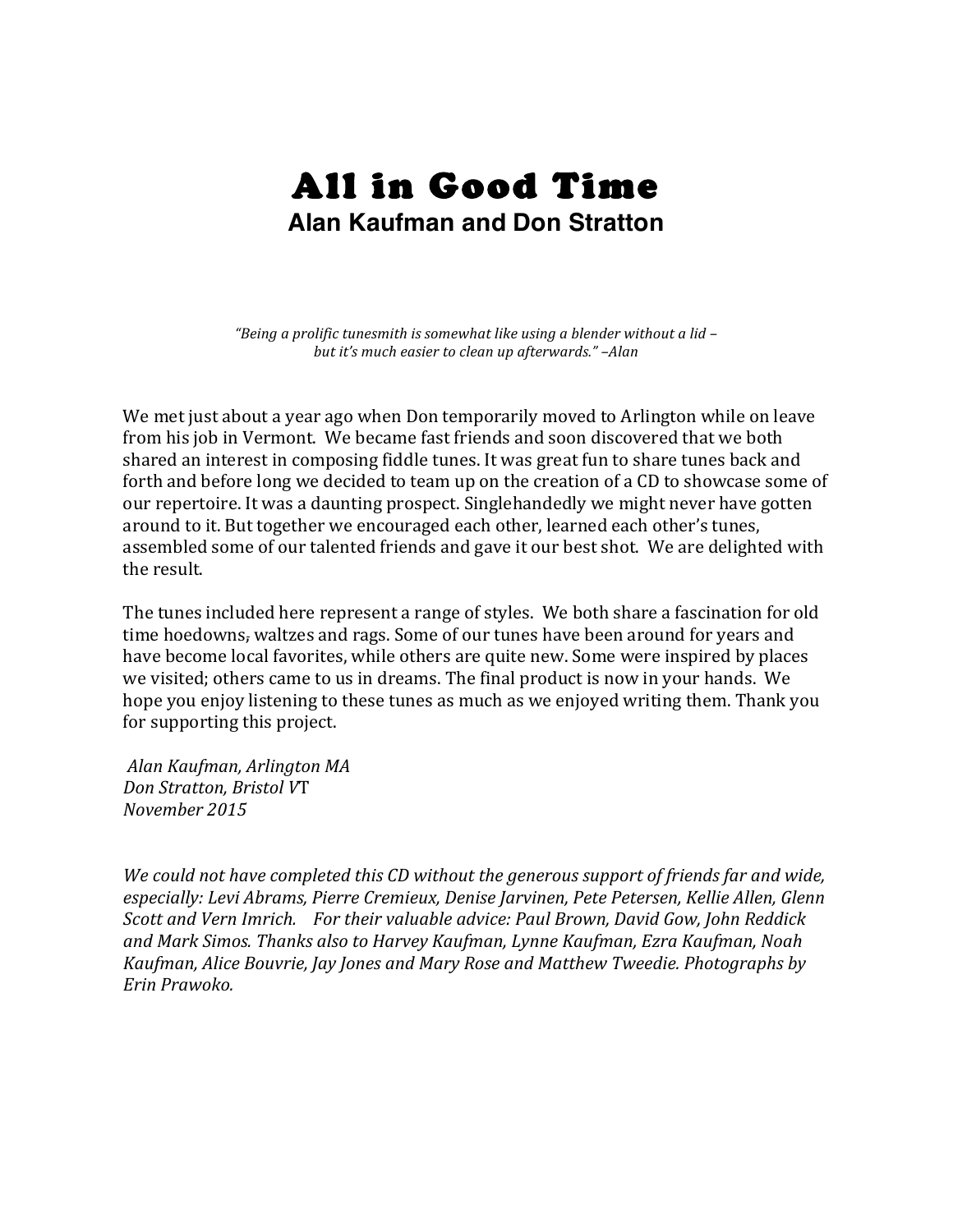## **Track List**

| <b>1 Stripped Gears</b> (Kaufman 2015)                                                   |
|------------------------------------------------------------------------------------------|
| (Key: C, GDAE) Fiddle: Alan and Don; Guitar: Ruth; Banjo: Joel; Bass: Gian               |
| 2 Five Bales of Hay (Kaufman 2012)                                                       |
| (Key: A, AEAE) Fiddle: Alan and Don; Guitar: Ruth; Banjo: Celeste; Bass: Gian            |
| <b>3 Cornish Point (Stratton 2014)</b>                                                   |
| (Key: A, AEAE) Fiddle: Alan and Don; Guitar: Ruth; Banjo: Celeste; Bass: Gian            |
| 4 Crying Indian (Kaufman 2012)                                                           |
| (Key: Em, GDAE) Fiddle: Alan and Don; Guitar: Ruth; Bass: Gian                           |
| <b>5 New Harbor</b> (Stratton 2015)                                                      |
| (Key: G, GDAE) Fiddle: Alan and Don; Banjo: Celeste.                                     |
| <b>6 Black Creek</b> (Stratton 2012)                                                     |
| (Key: G, GDAE) Fiddle: Alan and Don; Guitar: Ruth; Banjo: Joel; Bass: Gian               |
| <b>7 Surging Sandy</b> (Kaufman 2012)                                                    |
| (Key: C, GDAE) Fiddle: Alan; Guitar: Ruth; Banjo: Joel; Bass: Don                        |
| 8 Town Day (Kaufman 2014)                                                                |
| (Key: D, GDAE) Fiddle: Alan and Don; Guitar: Ruth; Banjo: Celeste; Bass: Gian            |
| <b>9 Halpin Bridge</b> (Stratton 2012)                                                   |
| (Key: G, GDAE) Fiddle: Alan and Don; Guitar: Ruth; Banjo: Joel; Bass: Gian               |
| 10 Rocky Ledge (Kaufman 2012)                                                            |
| (Key: A, AEAE) Fiddle: Alan and Don; Guitar: Ruth; Banjo: Celeste; Bass: Gian            |
| 11 Brastow (Stratton 2015)                                                               |
| (Key: A, AEAC#) Fiddle: Alan and Don; Guitar: Tim; Banjo: Celeste; Bass: Gian            |
| <b>12 Three Miles from Pocock (Stratton 2014)</b>                                        |
| (Key: A, AEAE) Fiddle: Don; Banjo: Celeste.                                              |
| 13 Saranac (Stratton 2012)                                                               |
| (Key: D, ADAE) Fiddle: Alan and Don; Guitar: Ruth; Banjo: Joel; Bass: Gian.              |
| 14 A Swan in the Snow (Kaufman 2010)                                                     |
| (Key: G, GDAE) Fiddle: Alan and Don; Guitar: Ruth; Bass: Gian                            |
| 15 Alphabet Rag (Kaufman 2014)                                                           |
| (Key: D, ADAE) Fiddle: Alan; Guitar: Don                                                 |
| 16 Gone but not Forgotten (Kaufman 2008)                                                 |
| (Key: G, GDAE) Fiddle: Alan and Don; Guitar: Tim; Banjo: Celeste; Bass: Gian. Written in |
| memory of Martha Pellerin.                                                               |
| 17 Five and Dime Rag (Kaufman 2010)                                                      |
| (Key: G) Mandolin: Alan; Guitar: Don                                                     |
| 18 Mystic River Waltz (Kaufman 2011)                                                     |
| (Key: G, GDAE) Fiddle: Alan; Guitar: Don; Bass: Gian                                     |
| 19 Poultry in Motion (Kaufman 2015)                                                      |
| (Key: D, ADAE) Fiddle: Alan and Don; Guitar: Tim; Banjo: Celeste; Bass: Gian             |
| 20 Coal Creek (Stratton 2015)                                                            |
| (Key: A, AEAE) Fiddle: Alan and Don; Guitar: Ruth; Banjo: Celeste; Bass: Gian.           |
| 21 Sally in the Alley (Kaufman 2012)                                                     |
| (Key: A, AEAE) Fiddle: Alan and Don; Guitar: Ruth; Banjo: Celeste; Bass: Gian            |
| 22 Margaret's 20th (Stratton 2012)                                                       |
| (Key: D, ADAE) Fiddle: Alan and Don; Guitar: Ruth; Banjo: Celeste; Bass: Gian            |
| 23 Calico Waltz (Stratton 2012)                                                          |
| (Key: A, AEAC# and AEAE) Fiddle: Alan and Don. Don was in calico tuning and Alan was in  |
| AEAE. It works either way.                                                               |